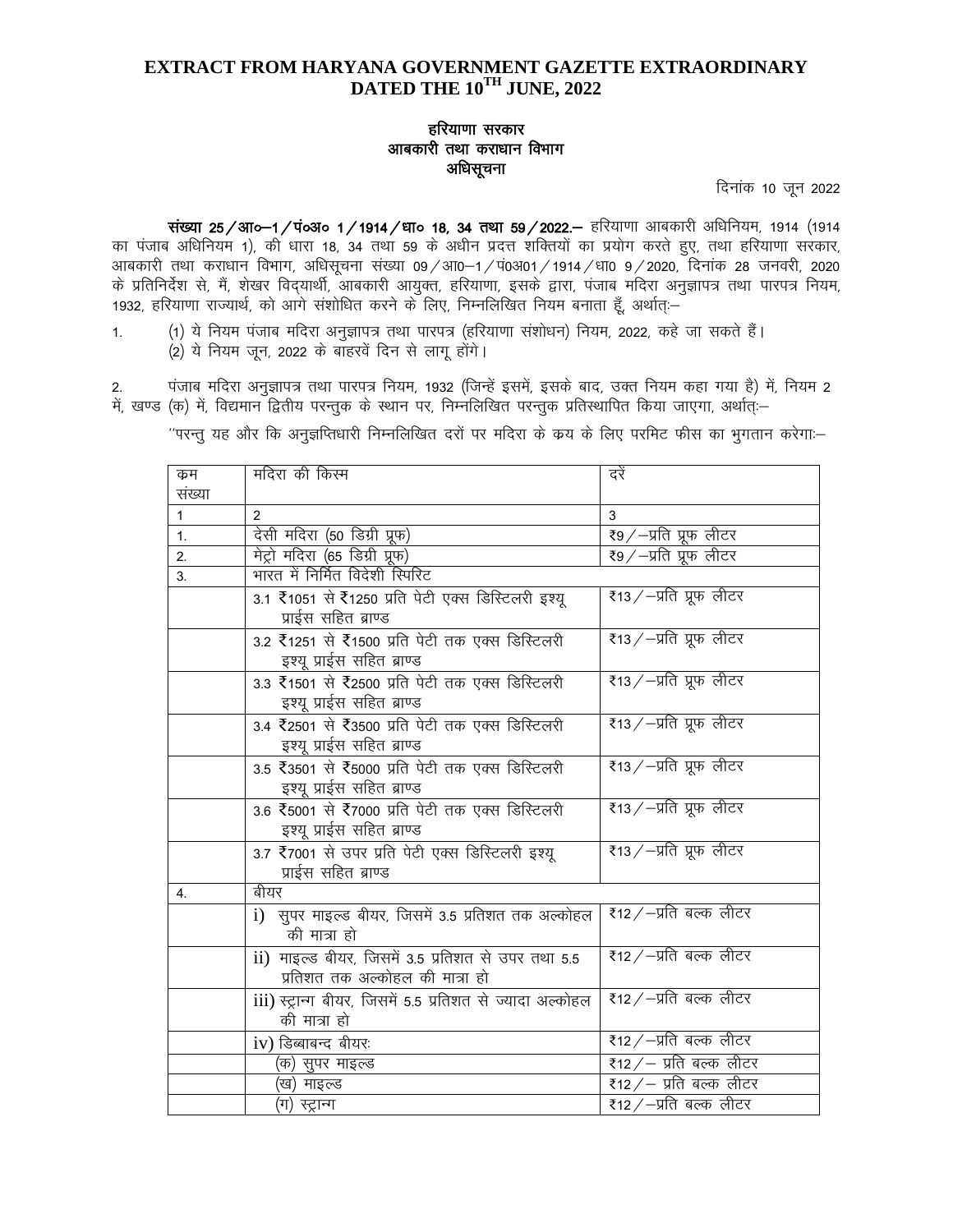## EXTRACT FROM HARYANA GOVERNMENT GAZETTE EXTRAORDINARY DATED THE 10TH JUNE, 2022

| 5.             | ड्राट बीयर                                                                                                | रै10 / $-y$ ति बल्क लीटर |
|----------------|-----------------------------------------------------------------------------------------------------------|--------------------------|
| 6.             | साइडर                                                                                                     | रै1 / –प्रति बल्क लीटर   |
| 7 <sub>1</sub> | वाईन                                                                                                      | ₹2⁄−प्रति बल्क लीटर      |
| 8.             | पीने के लिए तैयार पेय (आरटीबी)                                                                            | रै5/–प्रति बल्क लीटर     |
| 9.             | देसी मदिरा तथा भारत मे बनी विदेशी मदिरा के लिए पोटेबल<br>रैक्टीफाईड स्पिरिट तथा एक्सट्रा न्यूट्रल अल्कोहल | शून्य                    |
| 10.            | आटोमोबाईल ईंधन में उपयोग हेतु के सिवाय विकृत<br>रिपरिट / एथॉनल                                            | शून्य                    |
| 11.            | औद्योगिक उपयोग के लिए रेक्टीफाईड स्पिरिट तथा<br>एक्सट्रा न्यूट्रल अल्कोहल                                 | शून्य                    |
| 12.            | आटोमोबाईल ईंधन में प्रयोग के लिए एथॉनल                                                                    | शून्य।''                 |

उक्त नियमों में, नियम 22क में, उप-नियम (1) के स्थान पर, निम्नलिखित उप-नियम प्रतिस्थापित किया जाएगा, 3. अर्थात :–

"(1) 750 मिलीलीटर की क्षमता की आयातित विदेशी मदिरा की चौबीस बोतलों से अधिक के क्रय, परिवहन तथा कब्जे के लिए प्ररूप एल−50 में पारपत्र प्रति वर्ष के लिए ₹2500 ⁄ –तथा आजीवन के लिए ₹20,000 / -की अनुज्ञप्ति फीस के भुगतान पर प्रत्येक 750 मिली लीटर की क्षमता की भारत में बनी विदेशी स्पिरिट की चौबीस बोतलें. प्रत्येक 750 मिली लीटर की क्षमता की आयातीत विदेशी मदिरा की चौबीस बोतलें. प्रत्येक 650 मिली लीटर की क्षमता की बीयर की चौबीस बौतलें. प्रत्येक 750 मिली लीटर की क्षमता की रम की बारह बोतलें प्रत्येक 750 मिली लीटर की वाईन की चौबीस बोतलें, प्रत्येक 750 मिली लीटर की क्षमता की वोदका की बारह बोतलें. प्रत्येक 750 मिली लीटर की क्षमता. जिन की बारह बोतलें तथा प्रत्येक 750 मिलीलीटर की क्षमता की साइडर/आर0टी0बी0 (पीने के लिए तैयार पेय) की चौबीस बोतलें की सीमा तक सम्बन्धित जिले के उप आबकारी तथा कराधान आयुक्त (आबकारी) द्वारा भारत में बनी विदेशी मदिरा के वास्तविक उपभोक्ता को आवेदन करने पर दिया जा सकता है।''।

> शेखर विद्यार्थी, आबकारी तथा कराधान आयुक्त, हरियाणा ।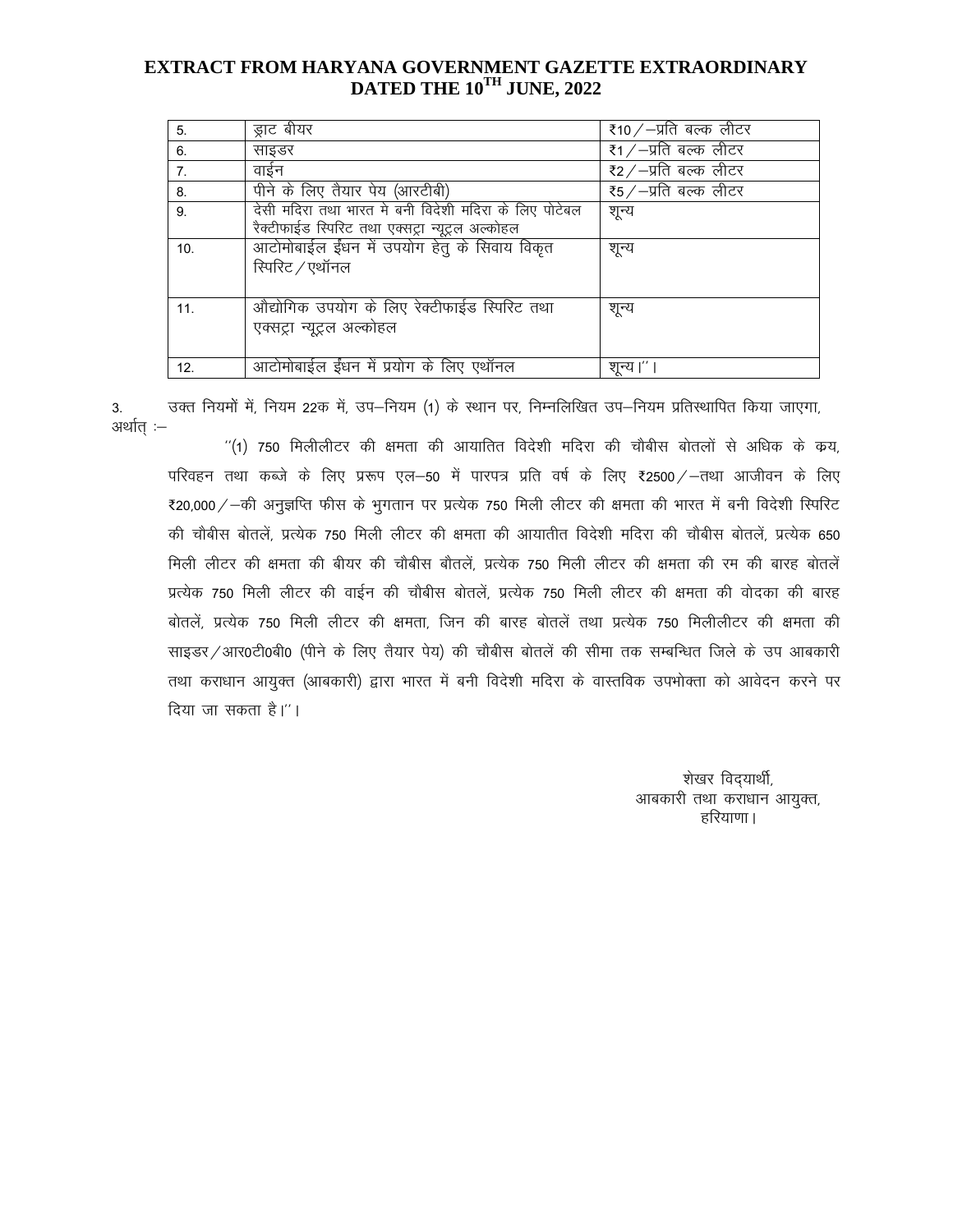# **EXTRACT FROM HARYANA GOVERNMENT GAZETTE EXTRAORDINARY DATED THE 10TH JUNE, 2022**

#### **HARYANA GOVERNMENT EXCISE AND TAXATION DEPARTMENT Notification**

The  $10^{th}$  June, 2022

**No.25/X-l/ P.A. 1/1914/Ss. 18, 34 and 59/2022.—** In exercise of the powers conferred under sections 18, 34 and 59 of the Haryana Excise Act, 1914 (Punjab Act 1 of 1914), and with reference to Haryana Government, Excise and Taxation Department, notification No.09/X-l/P.A.1/1914/S.9/2020, dated the 28<sup>th</sup> January, 2020, I, Shekhar Vidyarthi, Excise Commissioner, Haryana, hereby make the following rules further to amend the Punjab Liquor Permit and Pass Rules, 1932, in their application to the State of Haryana, namely :-

1. (1) These rules may be called the Punjab Liquor Permit and Pass (Haryana Amendment) Rules, 2022. (2) They shall come into force with effect from the  $12<sup>th</sup>$  day of June, 2022.

2. In the Punjab Liquor Permit and Pass Rules, 1932 (hereinafter called the said rules), in rule 2, in clause (a), for the existing second proviso, the following proviso shall be substituted, namely:-

"Provided further that the licensee shall pay permit fee for the purchase of liquor on the following rates: -

| Serial<br>number | Type of Liquor                                                                                          | Rates               |
|------------------|---------------------------------------------------------------------------------------------------------|---------------------|
|                  | $\mathcal{D}_{\alpha}$                                                                                  | $\mathcal{F}$       |
| $\overline{1}$ . | Country Liquor (50 degree proof)                                                                        | ₹9 Per Proof Litre  |
| 2.               | Metro Liquor (65 degree proof)                                                                          | ₹9 Per Proof Litre  |
| $\overline{3}$ . | Indian Made Foreign Spirit                                                                              |                     |
|                  | 3.1 Brands with Ex-Distillery Issue Price from ₹1051 upto1250<br>per Case                               | ₹13 Per Proof Litre |
|                  | 3.2 Brands with Ex-Distillery Issue Price from ₹1251 upto 1500 per<br>Case                              | ₹13 Per Proof Litre |
|                  | 3.3 Brands with Ex-Distillery Issue Price from ₹1501 upto 2500 per<br>Case                              | ₹13 Per Proof Litre |
|                  | 3.4 Brands with Ex-Distillery Issue Price from ₹2501 upto 3500 per<br>Case                              | ₹13 Per Proof Litre |
|                  | 3.5 Brands with Ex-Distillery Issue Price from ₹3501 upto 5000 per<br>Case                              | ₹13 Per Proof Litre |
|                  | 3.6 Brands with Ex-Distillery Issue Price from ₹5001 upto 7000 per<br>Case                              | ₹13 Per Proof Litre |
|                  | 3.7 Brands with Ex-Distillery Issue Price from ₹7001 and above per<br>Case                              | ₹13Per Proof Litre  |
| 4.               | <b>BEER</b>                                                                                             |                     |
|                  | i) Super Mild Beer containing alcoholic content upto 3.5%                                               | ₹12 Per Bulk Litre  |
|                  | ii) Mild Beer containing alcoholic content above 3.5% and up to 5.5%                                    | ₹12 Per Bulk Litre  |
|                  | iii) Strong Beer containing alcoholic content more than 5.5%                                            | ₹12 Per Bulk Litre  |
|                  | iv) Canned Beer:                                                                                        |                     |
|                  | a. Super Mild                                                                                           | ₹12 Per Bulk Litre  |
|                  | b. Mild                                                                                                 | ₹12 Per Bulk Litre  |
|                  | c. Strong                                                                                               | ₹12 Per Bulk Litre  |
| 5.               | <b>Draught Beer</b>                                                                                     | ₹10 Per Bulk Litre  |
| 6.               | Cider                                                                                                   | ₹1 Per Bulk Litre   |
| 7.               | Wine                                                                                                    | ₹2 Per Bulk Litre   |
| 8.               | Ready to Drink Beverages (RTB)                                                                          | ₹5 Per Bulk Litre   |
| $\overline{9}$ . | Potable Rectified Spirit and Extra Neutral Alcohol for Country Liquor<br>and Indian Made Foreign Liquor | Nil                 |
| 10.              | Denatured spirit/Ethanol except for use in automobile fuel                                              | Nil                 |
| 11.              | Rectified Spirit and Extra Neutral Alcohol for industrial use                                           | Nil                 |
| 12.              | Ethanol for use in automobile Fuel                                                                      | Nil.".              |